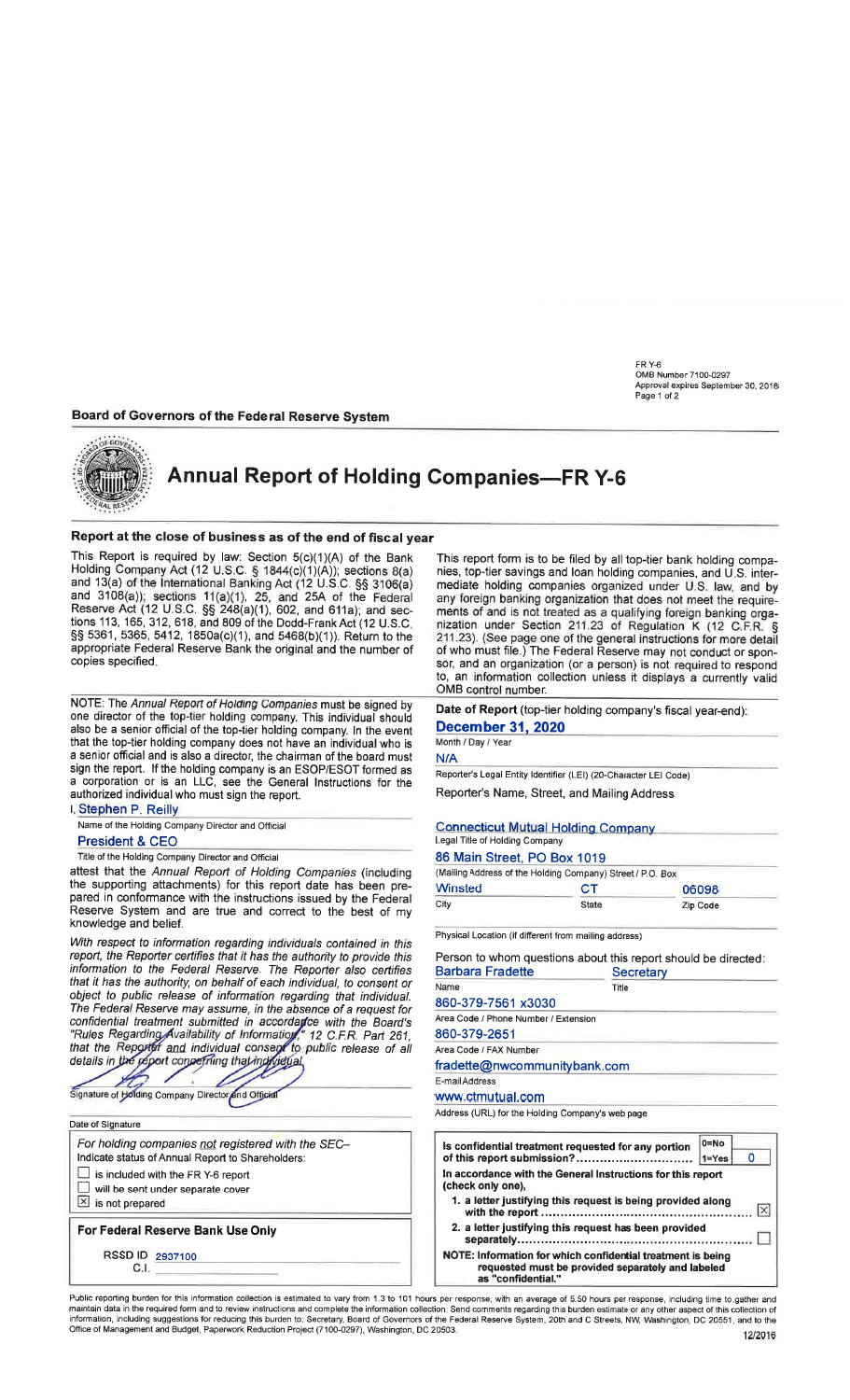"LEI is not applicable"

 $\sim$ 

# Form FR Y-6 Connecticut Mutual Holding Company Winsted, CT 06098-8019

### Fiscal Year Ending December 31, 2020

### Report Item

- 1: The bank holding company does not prepare an annual report for its shareholders.
- Organization Chart (See attached chart)  $2:$
- Securities Holders is not applicable. Company is a mutual holding company and does not have shareholders.  $3:$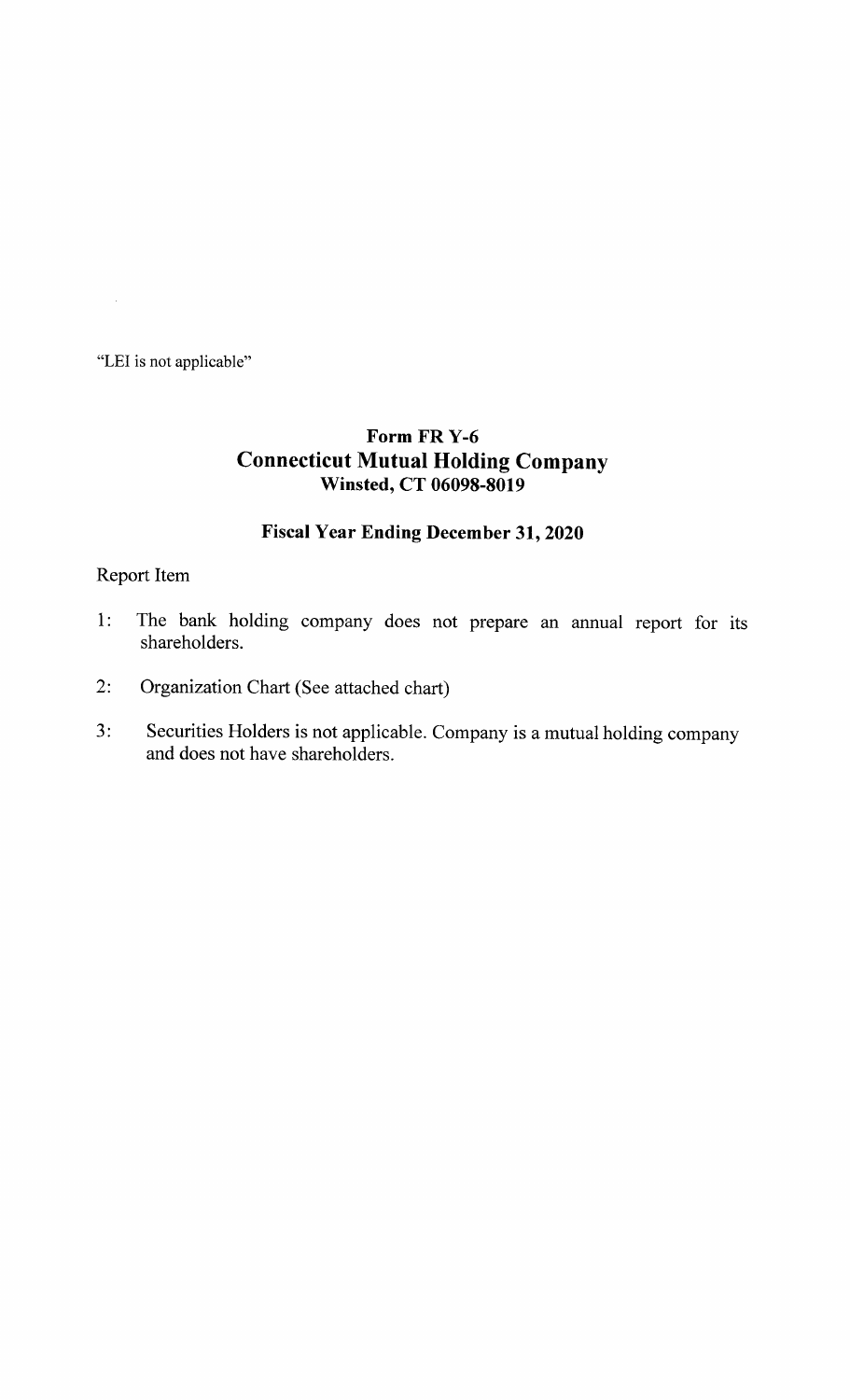"LEI is not applicable unless otherwise noted"

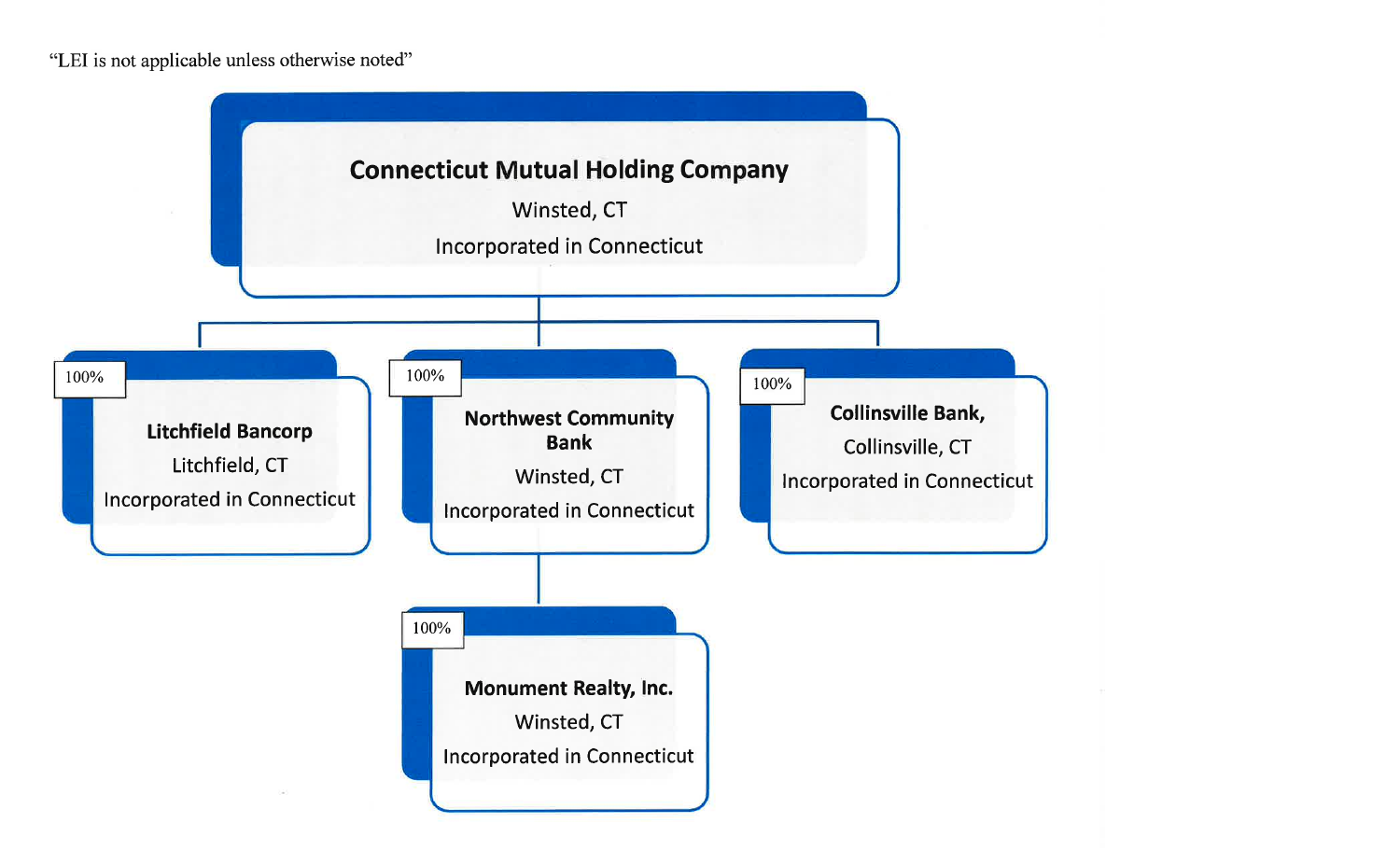Results: A list of branches for your depository institution: NORTHWEST COMMUNITY BANK (ID\_RSSD: 545604). This depository institution is held by CONNECTICUT MUTUAL HOLDING COMPANY (2937100) of WINSTED, CT. The data are as of 12/31/2020. Data reflects information that was received and processed through 01/05/2021.

#### **Reconciliation and Verification Steps**

1. In the Data Action column of each branch row, enter one or more of the actions specified below 2. If required, enter the date in the Effective Date column

#### Actions

OK: If the branch information is correct, enter 'OK' in the Data Action column.<br>Change: If the branch information is incorrect or incomplete, revise the data, enter 'Change' in the Data Action column and the date when this

Close: If a branch listed was sold or closed, enter 'Close' in the Data Action column and the sale or closure date in the Effective Date column.

Delete: If a branch listed was never owned by this depository institution, enter 'Delete' in the Data Action column.

Add: If a reportable branch is missing, insert a row, add the branch data, and enter 'Add' in the Data Action column and the opening or acquisition date in the Effective Date column.

If printing this list, you may need to adjust your page setup in MS Excel. Try using landscape orientation, page scaling, and/or legal sized paper.

#### Submission Procedure

When you are finished, send a saved copy to your FRB contact. See the detailed instructions on this site for more information. If you are e-mailing this to your FRB contact, put your institution name, city and state in the subject line of the e-mail.

#### Note:

To satisfy the FR Y-10 reporting requirements, you must also submit FR Y-10 Domestic Branch Schedules for each branch with a Data Action of Change, Close, Delete, or Add. The FR Y-10 report may be submitted in a hardcopy format or via the FR Y-10 Online application - https://y10online.federalreserve.gov.

\* FDIC UNINUM, Office Number, and lD\_RSSD columns are for reference only. Verification ofthese values is not required.

|  | Data Action Effective Date Branch Service Type | Branch ID_RSSD* Popular Name |                                                  | <b>Street Address</b>     |                          | <b>State</b> | Zip Code County | <b>Country</b>                        |                                                    | <b>FDIC UNINUM<sup>*</sup> Office Number* Head Office</b> |                                 | Head Office ID RSSD* Comments |  |
|--|------------------------------------------------|------------------------------|--------------------------------------------------|---------------------------|--------------------------|--------------|-----------------|---------------------------------------|----------------------------------------------------|-----------------------------------------------------------|---------------------------------|-------------------------------|--|
|  | Full Service (Head Office)                     |                              | 545604 NORTHWEST COMMUNITY BANK                  | <b>86 MAIN STREET</b>     | <b>IWINSTED</b>          |              | 106098          | LITCHFIELD UNITED STATES Not Required |                                                    | Not Required                                              | INORTHWEST COMMUNITY BANK       | 545604                        |  |
|  | Full Service                                   |                              | 485102 AVON OFFICE                               | 101 SIMSBURY ROAD         | <b>JAVON</b>             |              | 06001           | HARTFORD UNITED STATES Not Required   |                                                    | Not Required                                              | INORTHWEST COMMUNITY BANK       | 545604                        |  |
|  | <b>Full Service</b>                            |                              | 577203 GRANBY BRANCH                             | 33 HARTFORD AVENUE GRANBY |                          |              | 06035           | HARTFORD UNITED STATES Not Required   |                                                    | Not Required                                              | <b>NORTHWEST COMMUNITY BANK</b> | 545604                        |  |
|  | <b>Full Service</b>                            |                              | 576701 NEW HARTFORD BRANCH                       | 141B MAIN STREET          | <b>INEW HARTFORD ICT</b> |              | 106057          | LITCHFIELD UNITED STATES Not Required |                                                    | Not Required                                              | NORTHWEST COMMUNITY BANK        | 545604                        |  |
|  | Full Service                                   |                              | 5557563 SIMSBURY BRANCH                          | 741 HOPMEADOW ST.         | <b>SIMSBURY</b>          |              | 06070           | HARTFORD UNITED STATES Not Required   |                                                    | Not Required                                              | NORTHWEST COMMUNITY BANK        | 545604                        |  |
|  | <b>Full Service</b>                            |                              | 1359899 TORRINGTON BRANCH                        | 416 WINSTED RD            | <b>ITORRINGTON</b>       |              | 06790           | LITCHFIELD UNITED STATES Not Required |                                                    | Not Required                                              | INORTHWEST COMMUNITY BANK       | 545604                        |  |
|  | Limited Service                                |                              | 3689518 NORTHWESTERN REGIONAL HIGH SCHOOL BRANCH | 100 BATTISTONI ROAD       | <b>IWINSTED</b>          |              | 06098           |                                       | LITCHFIELD UNITED STATES Not Required Not Required |                                                           | <b>NORTHWEST COMMUNITY BANK</b> | 545604                        |  |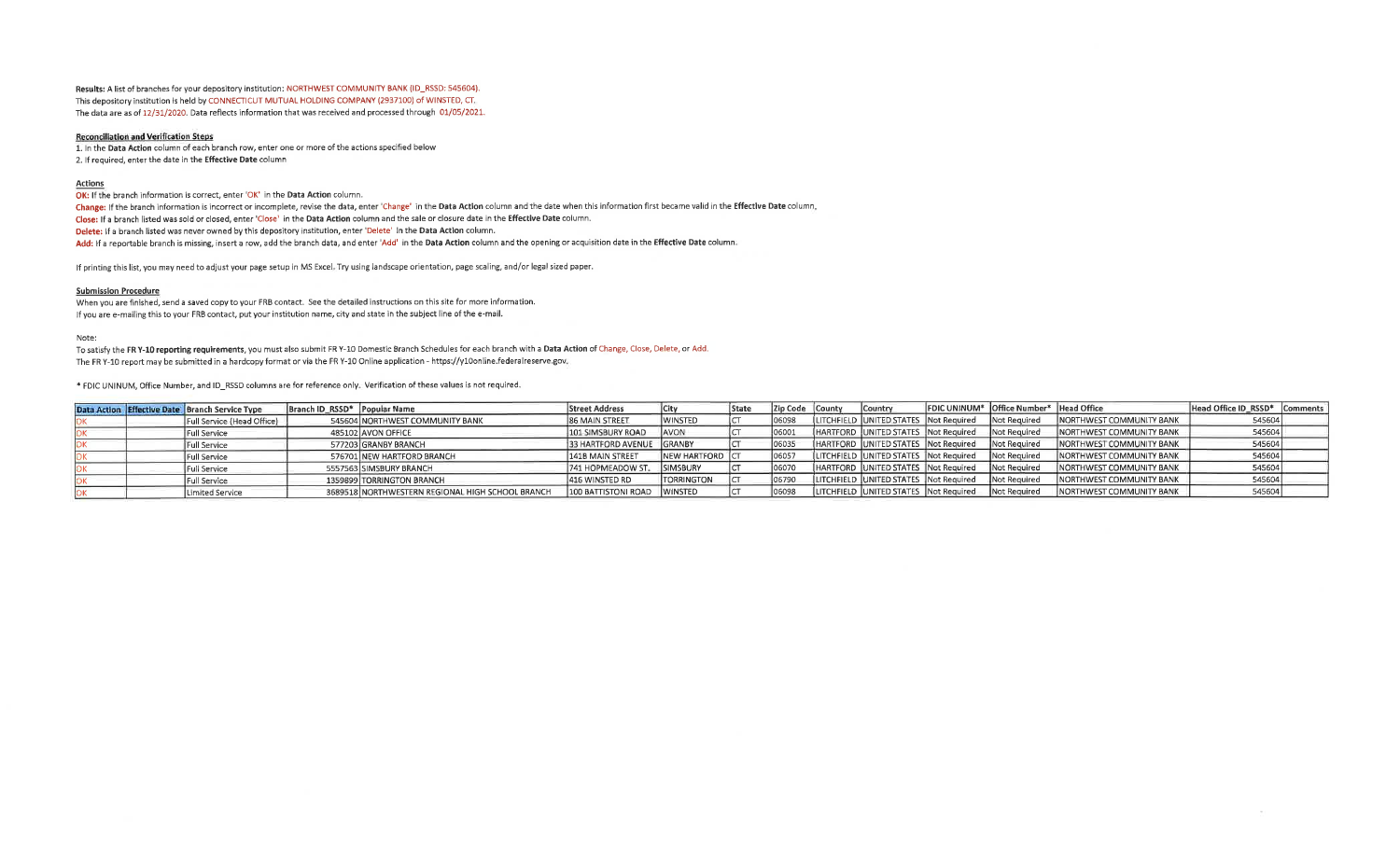Results: A list of branches for your depository institution: COLLINSVILLE BANK (ID\_RSSD: 890603). This depository institution is held by CONNECTICUT MUTUAL HOLDING COMPANY (2937100) of WINSTED, CT. The data are as of 12/31/2020. Data reflects information that was received and processed through 01/05/2021.

### **Reconciliation and Verification Steps**

1. In the Data Action column of each branch row, enter one or more of the actions specified below 2. If required, enter the date in the Effective Date column

#### Actions

OK: If the branch information is correct, enter 'OK' in the Data Action column.<br>Change: If the branch information is incorrect or incomplete, revise the data, enter 'Change' in the Data Action column and the date when this

Close: If a branch listed was sold or closed, enter 'Close' in the Data Action column and the sale or closure date in the Effective Date column.

Delete: If a branch listed was never owned by this depository institution, enter 'Delete' in the Data Action column.

Add: If a reportable branch is missing, insert a row, add the branch data, and enter 'Add' in the Data Action column and the opening or acquisition date in the Effective Date column.

If printing this list, you may need to adjust your page setup in MS Excel. Try using landscape orientation, page scaling, and/or legal sized paper.

#### Submission Procedure

When you are finished, send a saved copy to your FRB contact, See the detailed instructions on this site for more information. If you are e-mailing this to your FRB contact, put your institution name, city and state in the subject line of the e-mail.

Note:

To satisfy the FR Y-10 reporting requirements, you must also submit FR Y-10 Domestic Branch Schedules for each branch with a Data Action of Change, Close, Delete, or Add. The FR Y-10 report may be submitted in a hardcopy format or via the FR Y-10 Online application - https://y10online.federalreserve.gov.

\* FDIC UNINUM, Office Number, and ID\_RSSD columns are for reference only. Verification of these values is not required.

|  | Data Action Effective Date Branch Service Type | Branch ID RSSD <sup>*</sup> Popular Name |                                       | <b>Street Address</b>  |                               | <b>State</b> | Zip Code | —ICounty | Country |                                       | <b>FDIC UNINUM* Office Number* Head Office</b> |                           | Head Office ID_RSSD* Comments |  |
|--|------------------------------------------------|------------------------------------------|---------------------------------------|------------------------|-------------------------------|--------------|----------|----------|---------|---------------------------------------|------------------------------------------------|---------------------------|-------------------------------|--|
|  | Full Service (Head Office)                     |                                          | 890603 COLLINSVILLE BANK              | <b>136 MAIN STREET</b> | icollinsville ic <sup>.</sup> |              |          |          |         | IHARTFORD JUNITED STATES Not Required | <b>Not Required</b>                            | <b>COLLINSVILLE BANK</b>  | 89060                         |  |
|  |                                                |                                          |                                       | 277 ALBANY TURNPIKE    | <b>CANTON</b>                 |              |          |          |         | IHARTFORD UNITED STATES Not Required  | <b>Not Required</b>                            | <b>COLLINSVILLE BANK</b>  | 89060                         |  |
|  | Full Service                                   |                                          | 2850254 CANTON BRANCH                 |                        |                               |              |          |          |         | IHARTFORD UNITED STATES Not Required. | Not Required                                   | <b>ICOLLINSVILLE BANK</b> | 89060                         |  |
|  | <b>Full Service</b>                            |                                          | 5473047 FARMINGTON BRANCH 186 MAIN ST |                        | FARMINGTON  C1                |              |          |          |         |                                       |                                                |                           |                               |  |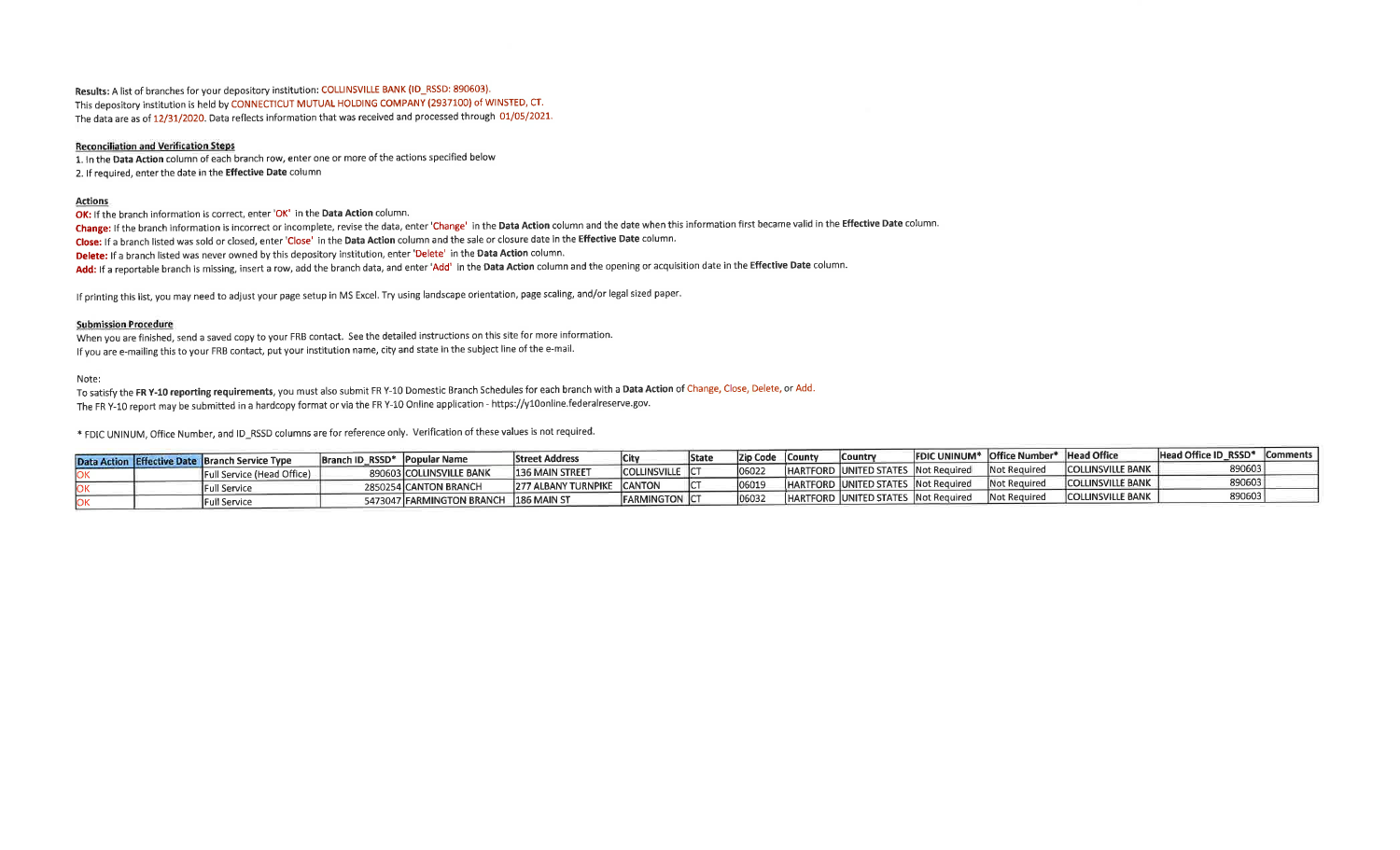### Form FR<sub>Y-6</sub> **Connecticut Mutual Holding Company** Winsted, CT X'iscal Year Ending I)ecember 31,2020

### Report Item 4: Insiders  $(1)$  $(2)$  $(3)$  $(a)$  $(b)$  $(c)$  and  $(4)$  $(a)$  $(b)$  $(c)$

| (1)<br>Names and Address<br>(City, State, Country) | (2)<br>Principal Occupation<br>If other than with<br><b>Bank Holding</b><br>Company | $(3)$ (a)<br><b>Title and Position</b><br>with Bank Holding<br>Company | (3)(b)<br><b>Title and Position</b><br>with Subsidiaries<br>(include names of<br>subsidiaries) | (3)(c)<br>Title and Position with Other<br>Businesses (include names of<br>other businesses)                                                                                                                                     | (4)(a)<br>Percentage of<br>Voting Shares in<br><b>Bank Holding</b><br>Company | (4)(b)<br>Percentage of Voting<br>Shares in Subsidiaries<br>(include names of<br>subsidiaries) | (4)(c)<br>List names of other<br>companies (includes<br>partnerships) if 25% or more<br>of voting securities are held<br>(list names of companies and<br>percentage of voting<br>securities held) |
|----------------------------------------------------|-------------------------------------------------------------------------------------|------------------------------------------------------------------------|------------------------------------------------------------------------------------------------|----------------------------------------------------------------------------------------------------------------------------------------------------------------------------------------------------------------------------------|-------------------------------------------------------------------------------|------------------------------------------------------------------------------------------------|---------------------------------------------------------------------------------------------------------------------------------------------------------------------------------------------------|
| <b>Susan Atkins</b><br>Watertown, CT<br><b>USA</b> | Retired                                                                             | Director                                                               | Director, Litchfield<br>Bancorp                                                                | Trustee, Watertown Foundation;<br>Trustee, St. Mary Magdalen<br>Church                                                                                                                                                           | None                                                                          | None                                                                                           | Bradshaw Inc., 85%;<br>Bradshaw Properties LLC,<br>Real Estate 100%; Victors<br>and Mine LLC, 50%                                                                                                 |
| Kathleen J. Byko<br>Canton, CT<br><b>USA</b>       | <b>CPA</b>                                                                          | Director                                                               | Director, Collinsville<br>Bank                                                                 | Owner, President, Triskelion<br>Family Services (100%); Owner,<br>President, Triskelion Enterprises<br>(100%); Certified Public<br>Accountant, Kathleen J. Byko,<br>CPA (100%); Volunteer<br>Employee, Favarh The ARC of<br>F.V. | None                                                                          | None                                                                                           | Owner, President, Triskelion<br>Family Services (100%);<br>Owner, President, Triskelion<br>Enterprises (100%); Certified<br>Public Accountant, Kathleen<br>J. Byko, CPA (100%);                   |
| Ann L. Dearstyne<br>Avon, CT<br><b>USA</b>         | Town Clerk                                                                          | Director                                                               | Director, Northwest<br><b>Community Bank</b>                                                   | Town Clerk, Town of Avon;<br>Treasurer, Hartford County<br>Town Clerks Association                                                                                                                                               | None                                                                          | None                                                                                           | N/A                                                                                                                                                                                               |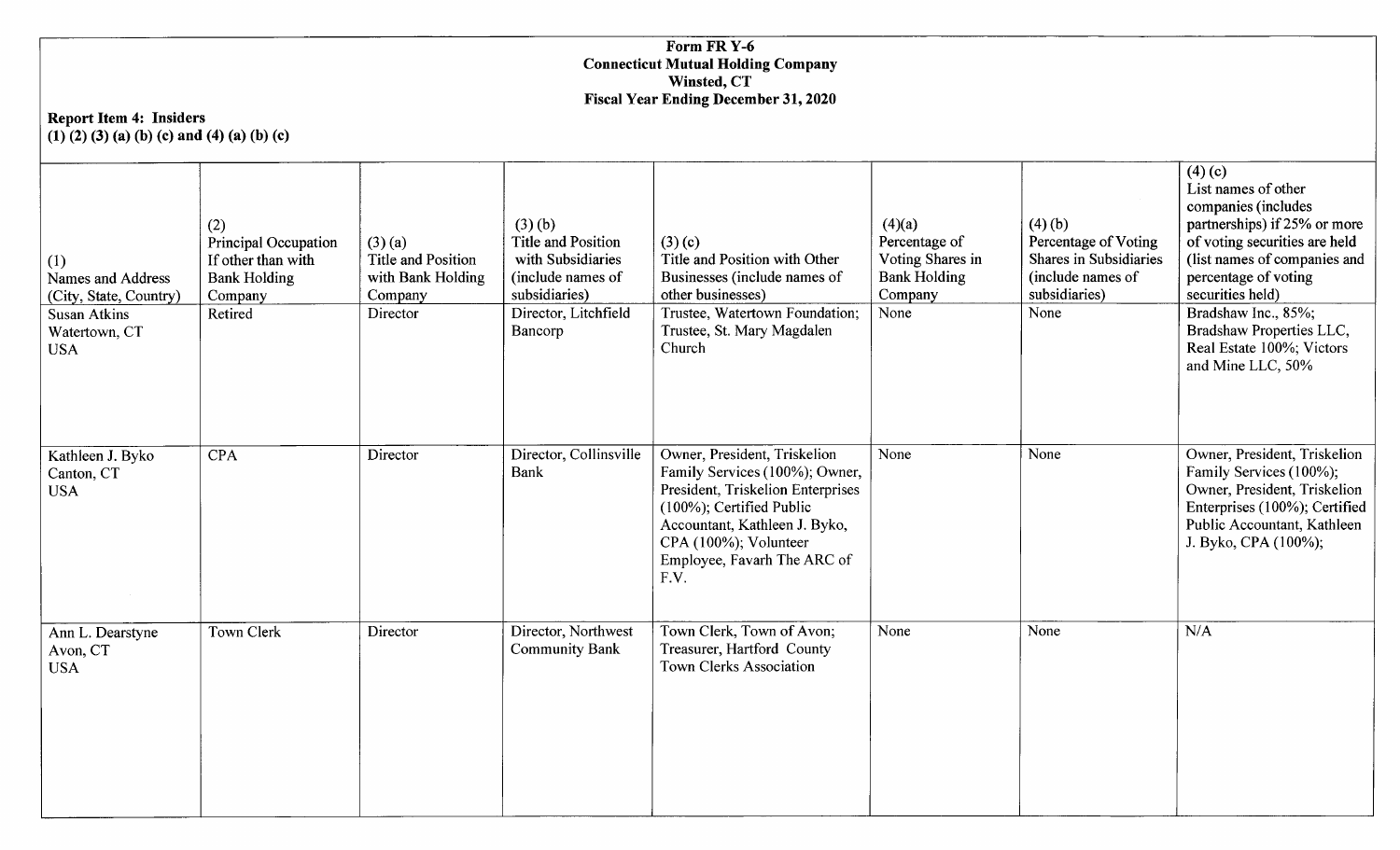| $\overline{(1)}$<br>Names and Address<br>(City, State, Country) | (2)<br>Principal Occupation<br>If other than with<br><b>Bank Holding</b><br>Company | $(3)$ (a)<br><b>Title and Position</b><br>with Bank Holding<br>Company | (3)(b)<br>Title and Position<br>with Subsidiaries<br>(include names of<br>subsidiaries) | (3)(c)<br>Title and Position with Other<br>Businesses (include names of<br>other businesses)                                                  | (4)(a)<br>Percentage of<br>Voting Shares in<br><b>Bank Holding</b><br>Company | (4)(b)<br>Percentage of Voting<br>Shares in Subsidiaries<br>(include names of<br>subsidiaries) | (4)(c)<br>List names of other<br>companies (includes<br>partnerships) if 25% or more<br>of voting securities are held<br>(list names of companies and<br>percentage of voting<br>securities held) |
|-----------------------------------------------------------------|-------------------------------------------------------------------------------------|------------------------------------------------------------------------|-----------------------------------------------------------------------------------------|-----------------------------------------------------------------------------------------------------------------------------------------------|-------------------------------------------------------------------------------|------------------------------------------------------------------------------------------------|---------------------------------------------------------------------------------------------------------------------------------------------------------------------------------------------------|
| Jane B. Hinkel<br>Litchfield, CT<br><b>USA</b>                  | <b>Real Estate Sales</b><br>Agent                                                   | Director and Vice<br>Chairman                                          | Director, Chairman,<br>Litchfield Bancorp                                               | Sales Agent, William Pitt<br>Sotheby's International Realty;<br>Trustee, Litchfield Historic<br>Society                                       | None                                                                          | None                                                                                           | N/A                                                                                                                                                                                               |
| Elisabeth Kandrysawtz<br>Canton, CT<br><b>USA</b>               | <b>Business Owner</b>                                                               | Director                                                               | Director, Collinsville<br>Bank                                                          | CEO, Director, Owner (100%),<br>Motorlease Corporation; CEO,<br>Director, M.L. Rental Systems                                                 | None                                                                          | None                                                                                           | Broadgrant Company, Real<br>Estate, LLC, 50%; Mount<br>Mullen Associates, Real<br>Estate, LLC, 50%; Seacliff<br>Holding Company, Real<br>Estate, LLC, 100%                                        |
| <b>Brian McCormick</b><br>Litchfield, CT<br><b>USA</b>          | Attorney                                                                            | Director                                                               | Director, Litchfield<br>Bancorp                                                         | Member, Ebersol, McCormick,<br>Reis & Steck, LLC; Member, 9<br>Mason Street; Board Member &<br>Secretary, Kidsplay Children's<br>Museum, Inc. | None                                                                          | None                                                                                           | Ebersol, McCormick, Reis &<br>Steck, LLC, General, 25%; 9<br>Mason Street, LLC, Member,<br>33%                                                                                                    |
| Everett J. Newell<br>Collinsville, CT<br><b>USA</b>             | Retired                                                                             | Director and Vice<br>Chairman                                          | Director, Chairman,<br>Collinsville Bank                                                | President (100%), Eaton<br>Hardware Co.; Owner (100%),<br>Hough Block, LLC                                                                    | None                                                                          | None                                                                                           | President (100%), Eaton<br>Hardware Co.; Owner<br>(100%), Hough Block, LLC                                                                                                                        |
| Angelo Paul Ramunni<br>Canaan, CT<br><b>USA</b>                 | Part-time Instructor,<br>University of<br>Connecticut School of<br><b>Business</b>  | Director                                                               | Director, Vice<br>Chairman Litchfield<br>Bancorp                                        | None                                                                                                                                          | None                                                                          | None                                                                                           | N/A                                                                                                                                                                                               |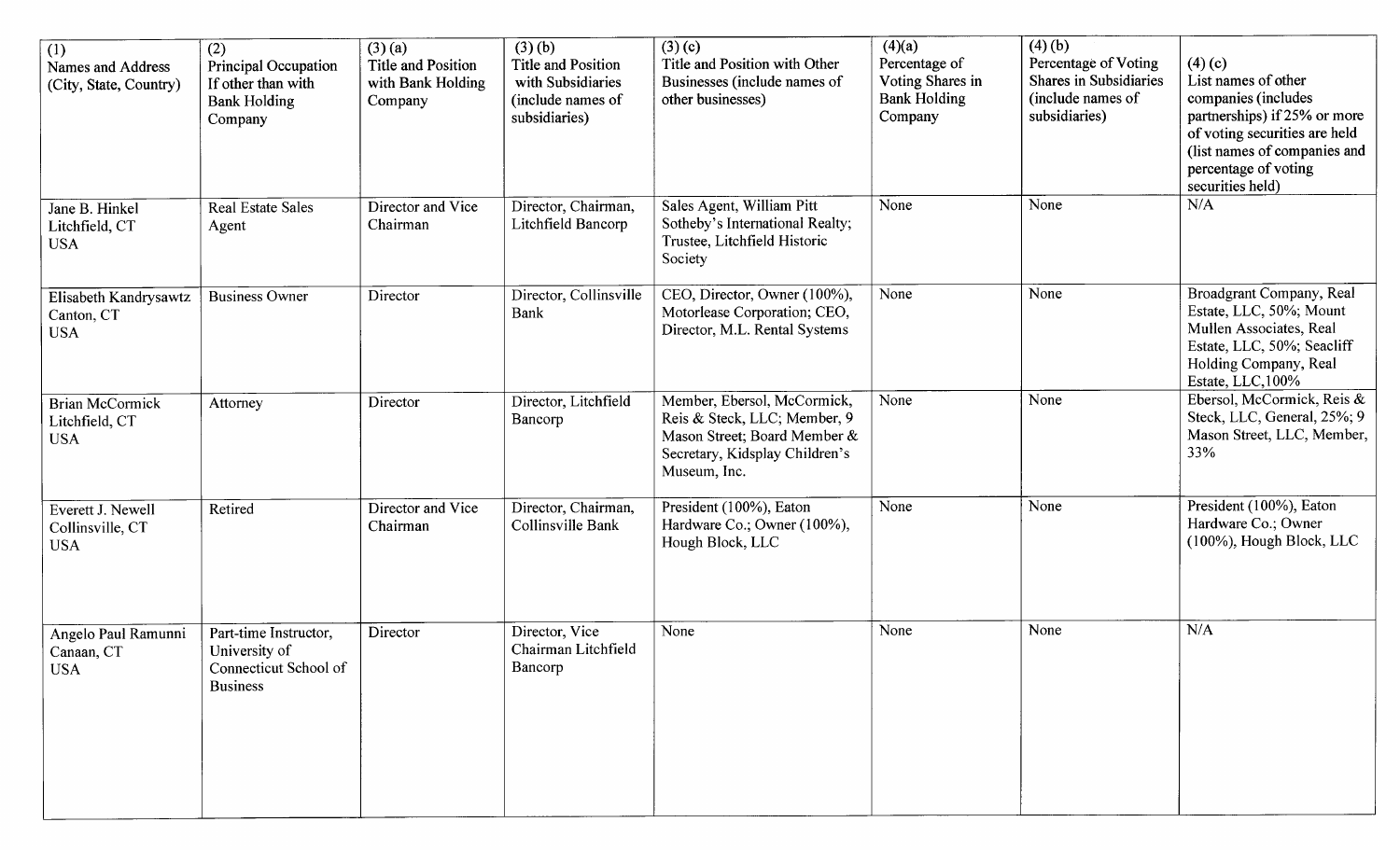| (1)<br>Names and Address<br>(City, State, Country) | $\overline{(2)}$<br>Principal Occupation<br>If other than with<br><b>Bank Holding</b><br>Company | $(3)$ (a)<br>Title and Position<br>with Bank Holding<br>Company | (3)(b)<br>Title and Position<br>with Subsidiaries<br>(include names of<br>subsidiaries)                                                                                                                                                               | $(3)$ (c)<br>Title and Position with Other<br>Businesses (include names of<br>other businesses)                                                                                                                                                            | (4)(a)<br>Percentage of<br>Voting Shares in<br><b>Bank Holding</b><br>Company | (4)(b)<br>Percentage of Voting<br><b>Shares in Subsidiaries</b><br>(include names of<br>subsidiaries) | (4)(c)<br>List names of other<br>companies (includes<br>partnerships) if 25% or more<br>of voting securities are held<br>(list names of companies and<br>percentage of voting<br>securities held) |
|----------------------------------------------------|--------------------------------------------------------------------------------------------------|-----------------------------------------------------------------|-------------------------------------------------------------------------------------------------------------------------------------------------------------------------------------------------------------------------------------------------------|------------------------------------------------------------------------------------------------------------------------------------------------------------------------------------------------------------------------------------------------------------|-------------------------------------------------------------------------------|-------------------------------------------------------------------------------------------------------|---------------------------------------------------------------------------------------------------------------------------------------------------------------------------------------------------|
| Stephen P. Reilly<br>Canton, CT<br><b>USA</b>      | President & CEO<br>Northwest Community<br><b>Bank</b>                                            | Director, President<br>& CEO                                    | Director,<br>President/CEO -<br>Northwest<br><b>Community Bank;</b><br>Non-voting Director,<br>Litchfield Bancorp;<br>Non-voting Director,<br>Collinsville Bank;<br>Northwest<br><b>Community Bank</b><br>Representative,<br>Monument Realty,<br>Inc. | Director, CT Community<br>Bankers Association; Director,<br>Northwestern CT Community<br>College; Director and Treasurer,<br>Northwest CT YMCA; Advisory<br>Board Member, Charlotte<br>Hungerford Hospital; Member,<br>Northwest CT Chamber of<br>Commerce | None                                                                          | None                                                                                                  | N/A                                                                                                                                                                                               |
| Lori Riiska<br>Winsted, CT<br><b>USA</b>           | <b>CPA</b>                                                                                       | Director                                                        | Director and Vice<br>Chairman, Northwest<br><b>Community Bank</b>                                                                                                                                                                                     | Director, University of<br>Connecticut Foundation;<br>Director, University of<br>Connecticut Athletic Club;<br>Director, Northwest Connecticut<br>Community Foundation;<br>Trustee, Draper Fund                                                            | None                                                                          | None                                                                                                  | N/A                                                                                                                                                                                               |
| Gary J. Roman<br>Canton, CT<br><b>USA</b>          | President and CEO<br>Collinsville Bank                                                           | Director, Executive<br>Vice President                           | Director,<br>President/CEO,<br>Collinsville Bank;<br>Non-voting Director,<br>Litchfield Bancorp.<br>Non-voting Director,<br>Northwest<br>Community Bank                                                                                               | Board Member, Avon-Canton<br>Rotary                                                                                                                                                                                                                        | None                                                                          | None                                                                                                  | N/A                                                                                                                                                                                               |
| William J. Shea II<br>Avon, CT<br><b>USA</b>       | Kerr Agency, Inc.                                                                                | Director and<br>Chairman                                        | Director and<br>Chairman, Northwest<br><b>Community Bank</b>                                                                                                                                                                                          | Partner 35%, Kerr Agency, Inc.<br>(DBA); Director, Avon Land<br>Trust; Director, Avon Clean<br>Energy Commission; Member,<br>Avon UNICO; Member & Owner<br>50%, Dingle Beverages, LLC;<br>Handcrafted Brands/Salute<br>American Vodka, LLC, 7.5%;          | None                                                                          | None                                                                                                  | Owner, Dingle Beverages,<br>LLC, 50%; Handcrafted<br><b>Brands/Salute American</b><br>Vodka, LLC 7.5%; Partner,<br>Kerr Agency, Inc. (DBA) 35%                                                    |